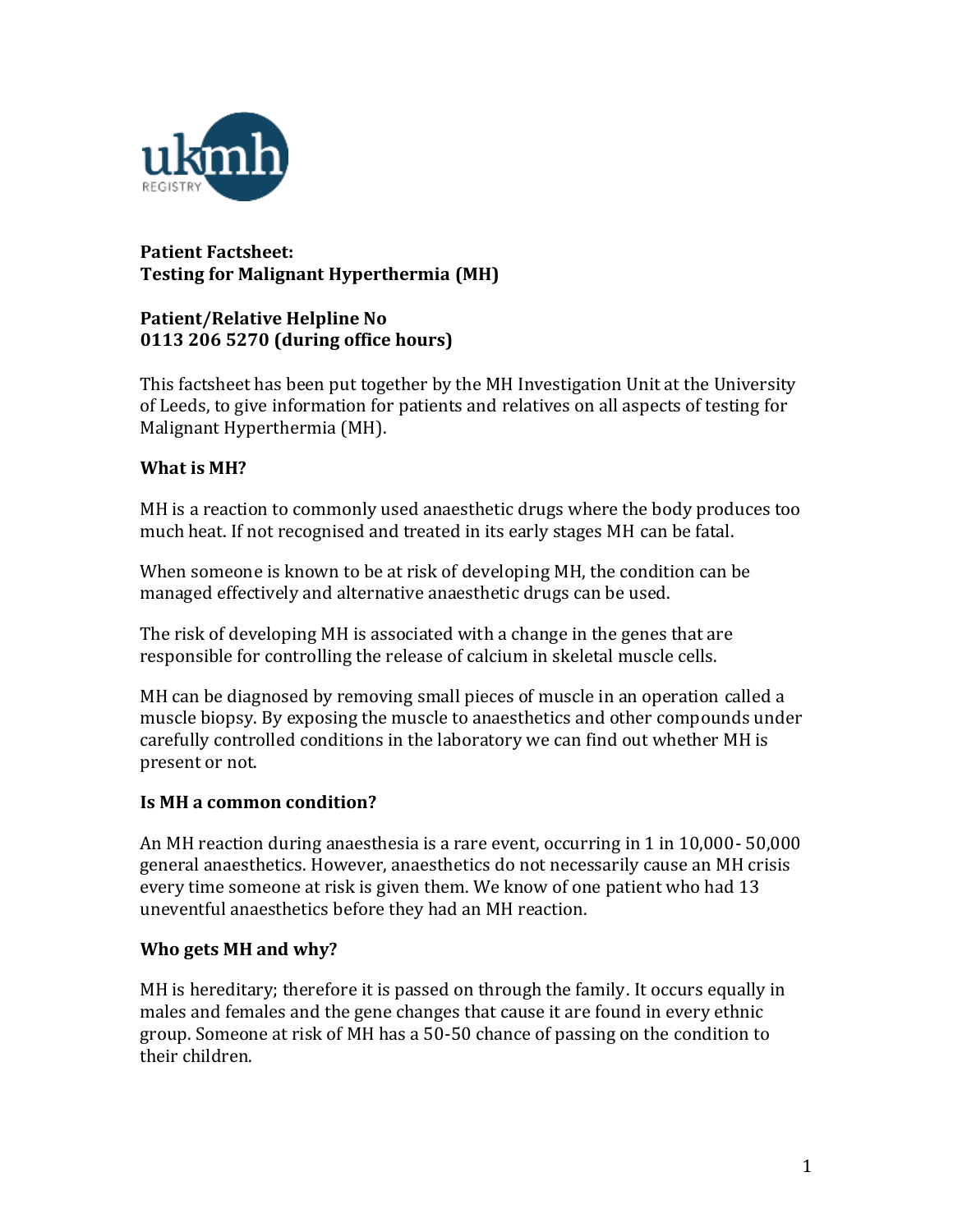# **Testing for MH**

A muscle biopsy test is currently the only definitive test for MH.

In some families a gene test can be used to identify those at high risk and these people do not need the muscle biopsy. A negative gene test does not exclude MH and this can only be done using the muscle biopsy.

#### **Muscle Biopsy**

There are three common reasons for being referred to the MH unit for a muscle biopsy:

1. You experienced a reaction to an anaesthetic that raised a suspicion of MH

2. MH has been found in your family and there is no gene test available in your family

3. MH has been found in your family and you have had a negative gene test.

Other reasons for being referred to the MH unit for a muscle biopsy:

1. You or a relative have a muscle disease that may be associated with a risk of MH, such as central core disease

2. You developed heat stroke during exercise or muscle cell breakdown (rhabdomyolysis) after exercise, in which case you will receive further information.

#### **Can I choose not to be tested?**

Yes, the decision to have a muscle biopsy is entirely yours. We will provide you with as much information as you need to help you reach your decision.

#### **If you decide not to be tested then you would have to be assumed to be at risk of MH should you require an anaesthetic.**

Most anaesthetists would like to know your MH status for your safety and this may lead to postponement of non-life saving surgery or increased risk of other complications during emergency surgery.

If you choose not to be tested, your children (and possibly other relatives) will be presumed to be at risk of MH and would need to undergo testing which would be unnecessary if you had a test and were shown not to be at risk.

#### **I live a long way from Leeds, can I have my biopsy done at my local hospital?**

No. The laboratory tests are highly specialised and St James's Hospital is the only centre in the UK where they are done. The muscle samples need to be taken to the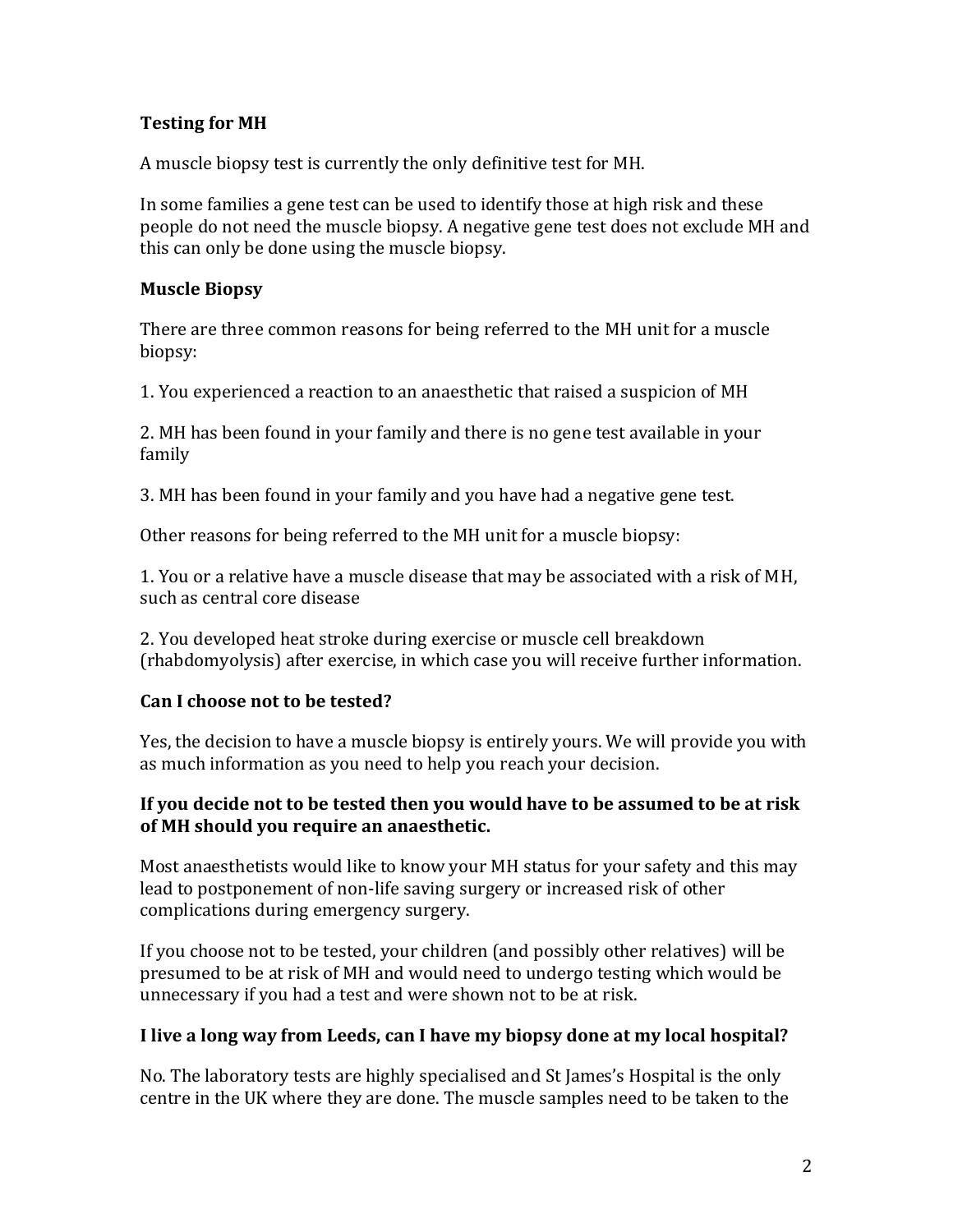laboratory within 15 minutes of the muscle biopsy in order for the tests to be reliable and so the biopsy must also be done at St James's.

# **What does the muscle biopsy test involve?**

The muscle biopsy involves taking samples of muscle from the inner aspect of the lower part of your left thigh. The biopsy is a surgical procedure through an incision (cut) in the skin that is usually  $5 - 7$  cm long. The image below shows the position of the incision marked on the skin before the procedure.

This procedure is performed in an operating theatre and usually takes no more than 45 minutes to 1 hour.

You are required to stay in hospital the night before the biopsy, and will be fasted before surgery.

The anaesthetist will meet you the day before the muscle biopsy to discuss the procedure in detail, giving you plenty of opportunity to ask questions.

You will be taken to theatre the following morning where you will initially go into the anaesthetic room. In the anaesthetic room routine monitoring will be attached. After this, a cannula will be inserted into the back of your hand to allow for blood samples to be taken and provide access for any drugs that may need to be administered. What you feel is a scratch similar to the one for a routine blood test.



The procedure is performed under local anaesthetic meaning you will be awake throughout. If you are nervous or anxious the anaesthetist can give you medicines through the cannula; this is known as sedation and can make you feel drowsy.

The anaesthetist will inject the local anaesthetic in the groin area using the guidance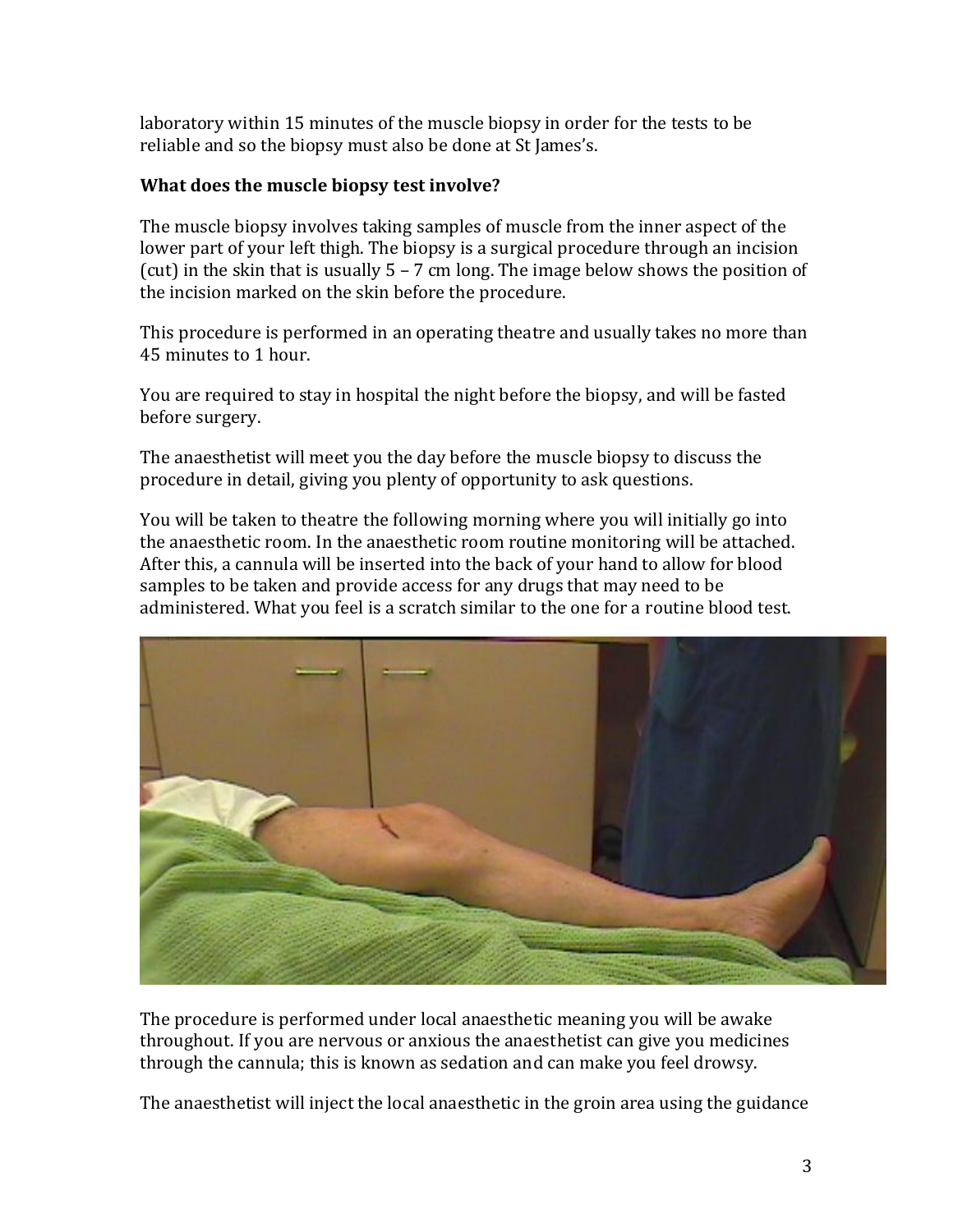of an ultrasound scanner. Initially a small patch of skin is made numb (this will sting for a few seconds) and then local anaesthetic is placed around the nerve. At this point you may experience a tight sensation in the area of injection. Over the next 5 – 20 minutes the thigh will gradually become numb and the leg heavy. The anaesthetist will do various tests to confirm that the thigh is sufficiently numb for surgery.

The next step is for the anaesthetist to locate the precise position on the thigh for the biopsy. You may notice some tingling of the skin of the thigh or the thigh muscles twitching. This does not hurt. Once the correct position has been located, it will be marked with a marker pen and you will be ready for surgery.

In the operating room, a screen is put up in front of you to keep the surgical site sterile and this means you will not be able to see the procedure. The leg will then be covered with drapes and an antiseptic will be applied to the skin at the biopsy area. Before commencing the operation the anaesthetist will do one final check to ensure that the pain sensation has disappeared.

During the muscle biopsy you may experience muscle jumping or a pulling sensation, but you should not feel anything sharp or uncomfortable.

After the procedure, you will be taken to a ward where you will stay until the effects of the anaesthetic have worn off.

# **How many stitches will I have and when will the stitch come out?**

You will have one single stitch running through the wound with two beads at the ends. We will give you a letter to give to your GP and you will need to book an appointment with the practice nurse to have the stitch removed 10 days after the biopsy.

# **When will I get the results of the biopsy?**

We will have your results on the same day as the biopsy. The anaesthetist will visit you on the ward and explain the results and what steps need to be taken.

# **What do I do if my result is negative?**

A negative result means that you are not at risk of developing MH. For any future operations no specific precautions relating to MH need be taken. If you were having the biopsy because you had a suspected MH reaction, other family members can be reassured that they also are not at risk of developing MH. However, if you are having the biopsy because a family member had a reaction, and you are given a negative result, whilst you and your immediate descendants are fine, other blood relatives may still need to be tested. It is best to check with the doctor at the time of your biopsy.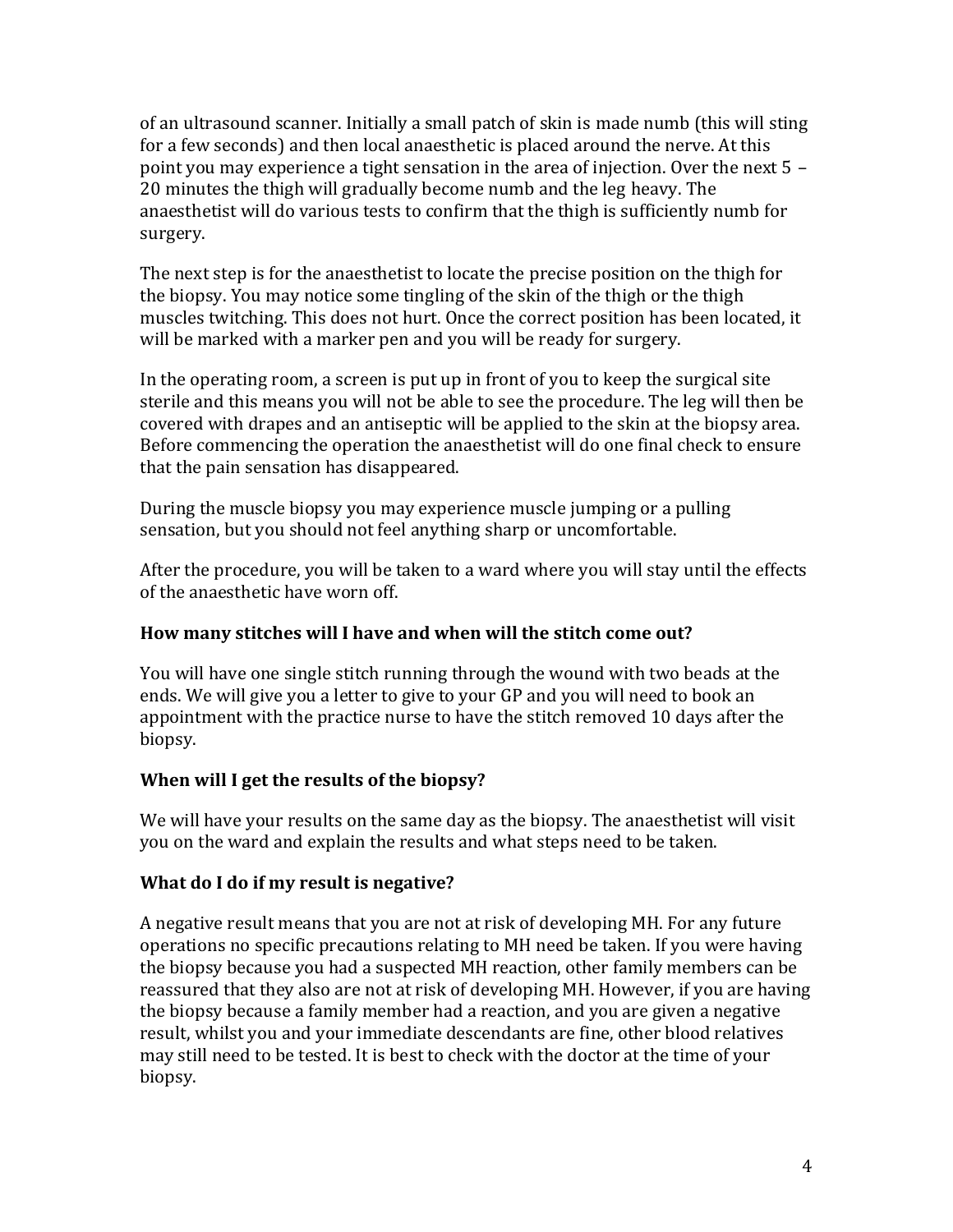### **What do I do if my result is positive?**

A positive result means that you are at risk of developing MH. The anaesthetist will explain in detail what this means for you. You will have the opportunity to ask any questions and will also be given information to take away with you explaining more about MH. You will be given an MH alert card for your wallet and advised to obtain a warning disc to be worn as a necklace or bracelet. MH warning discs can be obtained through the UKMHR, a registered charity that supports patients and families with MH. Please remember to ask the anaesthetist for a signed application form to join the UKMHR.

Please remember: A positive result of MH does not mean that patients can no longer have surgery. MH can be managed well. It simply means that any MH triggering anaesthetic drugs need to be replaced with alternative anaesthetics.

### **Is there a cure?**

There is no cure for MH; the management involves avoiding the triggering agents during anaesthesia.

### **How long will I be in hospital for?**

If you are travelling home on your own by public transport then you will be discharged on the morning of the day after the biopsy. Patients cannot drive themselves home under any circumstances.

If someone is with you and will stay with you on the night of the biopsy, then generally you can leave on the evening of the biopsy after you have seen the anaesthetist. We would prefer you not to travel so far that you could not return to St James's should a problem arise on the night after the biopsy but this rarely would require us to advise against you returning home on the evening of the biopsy.

# **Will I have pain following the biopsy?**

The local anaesthetic will last for around 6 hours, meaning there will be weakness and numbness of the leg for this period. As this begins to wear off you will start to experience some pain or discomfort at the site of the muscle biopsy.

Pain killers will be prescribed to help ease this and patients will be advised of further pain medication on discharge. The pain is similar to that of a torn muscle and is usually manageable with routine painkillers.

# **How long will this last?**

This varies between patients. Based on our surveys in the past, patients experience pain for an average of 6 days (ranging from 0 to 60 days) and use painkillers for an average of 3 days.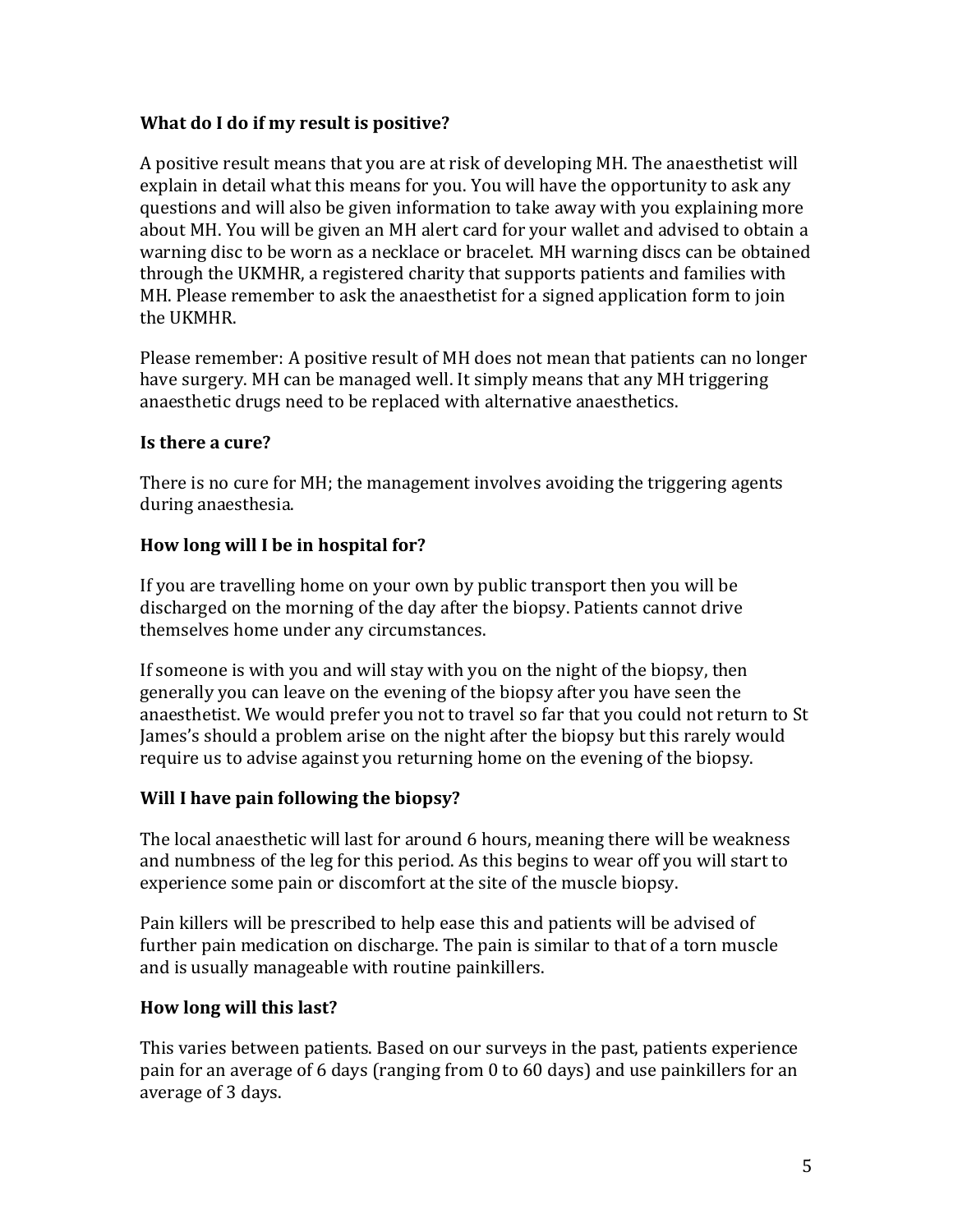### **How big will the scar be?**

The scar is normally around  $5 - 7$  cm and is located just above the knee. In our last survey, 96% of the patients described their scar as either hardly noticeable or acceptable. 4% described their scar as poor.

### **Are there any complications of the muscle biopsy?**

We have surveyed patients 6 months after their muscle biopsy. Approximately 50% of patients reported some numbness around the scar and knee initially. This resolved subsequently in half of them. No patient has reported persistent pain or soreness around the scar.

Most patients say they have had to limit normal physical activities until the stitches came out, c. 10 days after the surgery.

It usually takes an average of 1 week after the biopsy before patients feel able to drive safely. This is when the patient has no discomfort or muscle weakness which would stop them reacting quickly in an emergency.

The average period of absence from work after the biopsy was one week.

Other uncommon problems patients reported were "knee twitches"; itchiness around the scar; difficulty in bending the knee and climbing stairs. One patient received physiotherapy to help build up the strength in the biopsied leg.

# **Should I be worried about further anaesthetics if I am at risk of MH?**

No. It is important to realise that operations can be performed safely and effectively for patients at risk of MH.

All anaesthetists in the UK and most developed countries are aware of this condition. However, in order to anaesthetise you safely anaesthetic equipment needs to be specially prepared and a more experienced anaesthetist will often be called as some anaesthetists are less familiar with the alternative drugs required.

Although the condition may be documented in your notes, it is important for you to inform the anaesthetist of your MH status before any operation. We advise that you keep your MH warning card in your wallet or purse and wear a warning disc in case you are brought into hospital unconscious after an accident, or through illness.

#### **Can I travel abroad if I have MH?**

Most developed countries have well trained anaesthetists and the necessary anaesthetic drugs and equipment required to manage patients at risk of MH.

In less developed countries safe anaesthesia for patients at risk of MH cannot be guaranteed. Hospitals in these countries are also unlikely to be able to afford to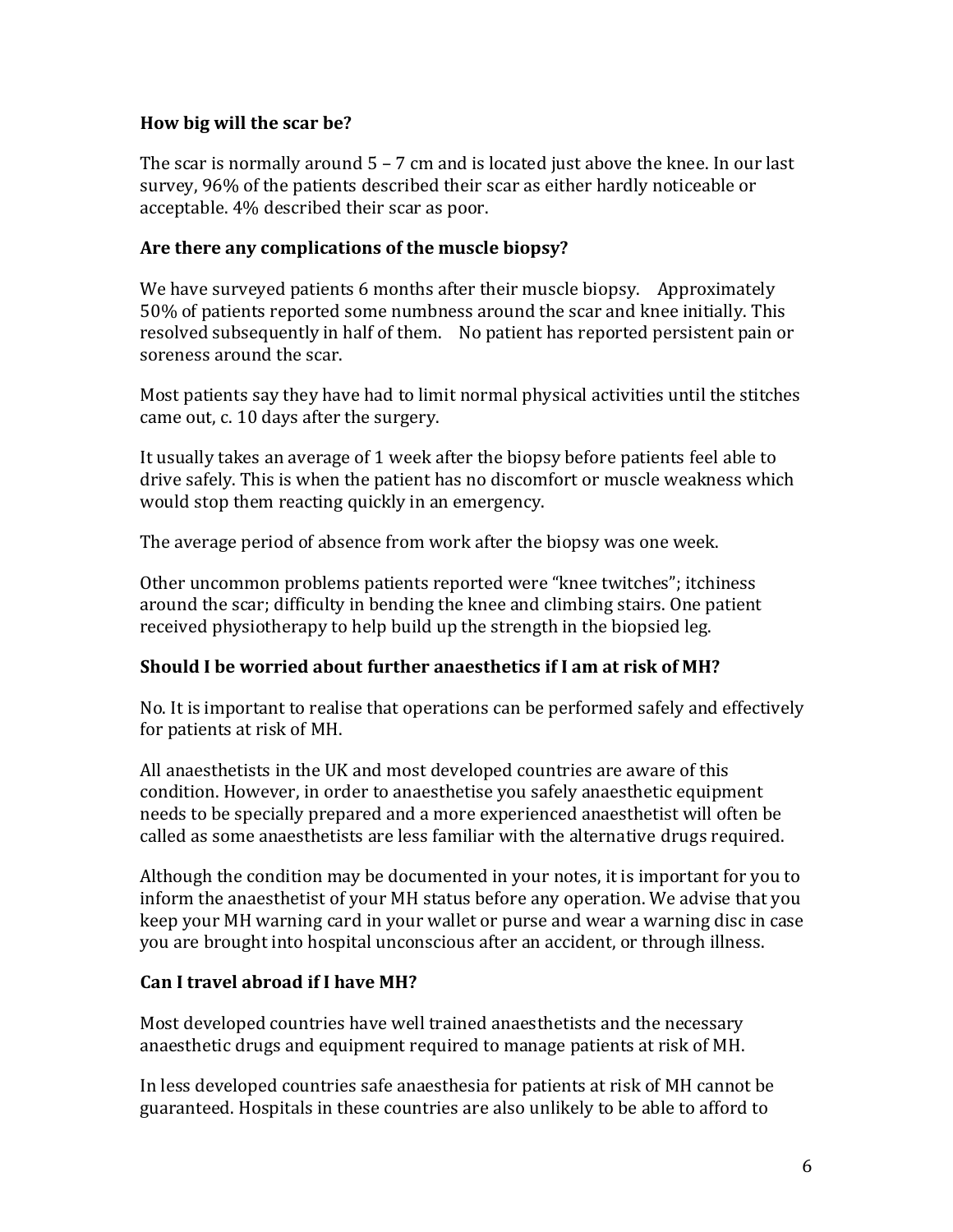stock Dantrolene, which is the antidote to MH that is used to treat an MH reaction.

We can provide foreign translations and a list of foreign MH experts for use when travelling abroad.

# **What do I do if I need an operation in the future and am negative?**

If you are negative, you can receive anaesthesia without any special precautions.

# **Do I need to inform any family members?**

Yes. On receiving a positive result, you are advised to inform blood relatives of your diagnosis and ask them to contact the MH Unit for advice regarding testing as soon as they can.

### **Can I still have a local anaesthetic at the dentist or an epidural during labour?**

Yes. All local anaesthetics are safe to use. However, it is still important to inform those treating you that you are at risk of MH.

# **Can I have a biopsy if I am pregnant?**

No, we do not offer the biopsy to pregnant women.

# **How old do my children need to be before they can be tested?**

Children must be at least 10 years of age and weigh more than 30 Kg before they can be tested.

#### **What is recommended in terms of work/exercise after the muscle biopsy?**

Returning to work depends on the type of work and the individual themselves. A more physical job may require a longer period off work, however, generally no more than a week off would be required.

In terms of exercise we would recommend that you gradually return to your normal activities after the stitch has been removed. Depending on the type and intensity of exercise you wish to do, it can take between 2 and 6 weeks to get back to normal.

# **How long should I avoid driving?**

There is no set limit, however, patients cannot drive home following their biopsy and we advise they do not drive until they have the strength to comfortably perform an emergency stop. For most patients this usually takes a week.

# **I do not have MH but can MH skip generations?**

No, if you are negative, your children and their children are all negative.